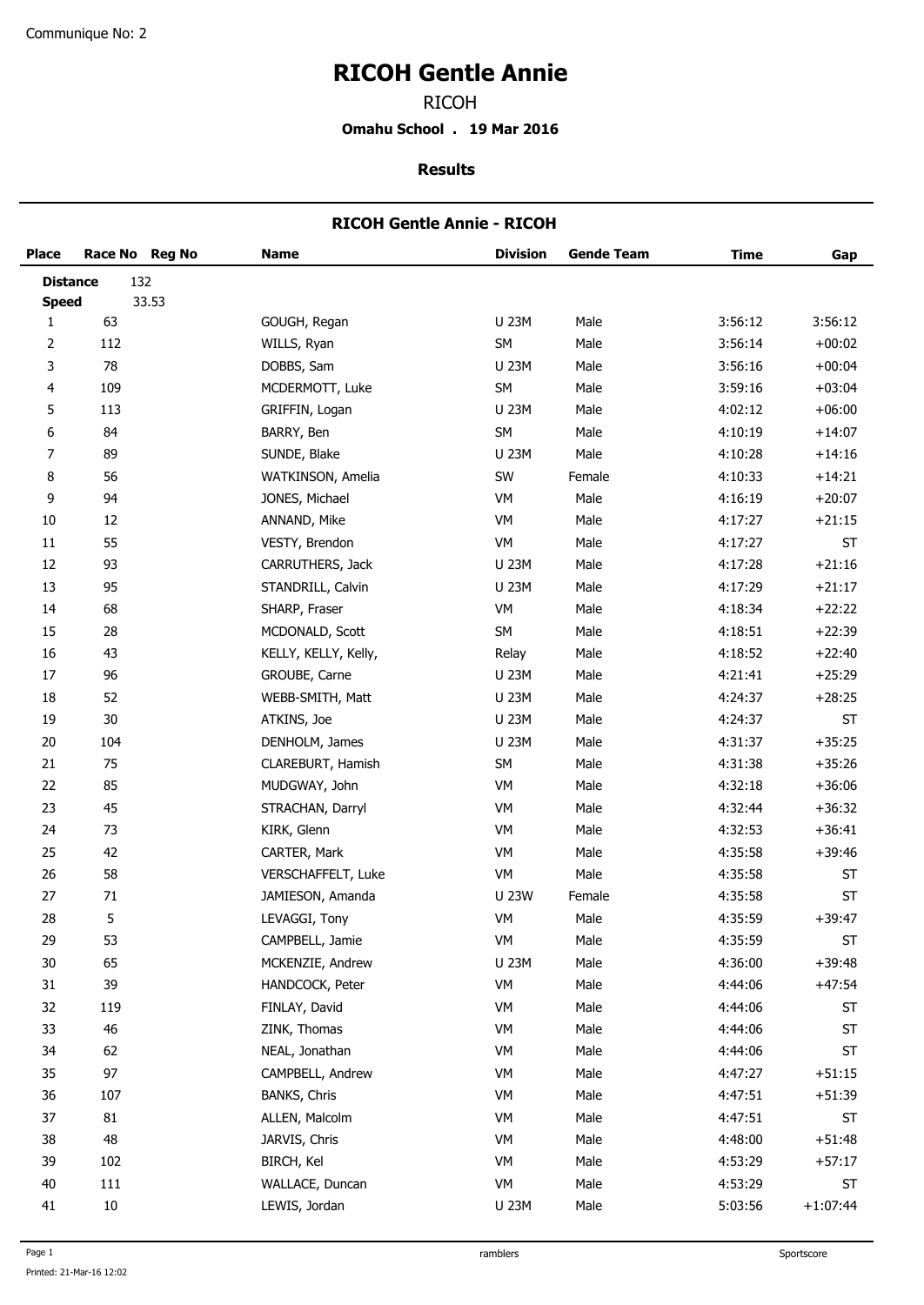#### **RICOH Gentle Annie - RICOH**

| <b>Place</b>    |                | Race No Reg No | <b>Name</b>             | <b>Division</b> | <b>Gende Team</b> | <b>Time</b> | Gap        |
|-----------------|----------------|----------------|-------------------------|-----------------|-------------------|-------------|------------|
| <b>Distance</b> |                | 132            |                         |                 |                   |             |            |
| <b>Speed</b>    |                | 33.53          |                         |                 |                   |             |            |
| 42              | 22             |                | MUMBY, Warren           | VM              | Male              | 5:04:06     | $+1:07:54$ |
| 43              | 44             |                | MARK, Allan             | VM              | Male              | 5:04:06     | ST         |
| 44              | 106            |                | GILKINSON, Martin       | VM              | Male              | 5:06:17     | $+1:10:05$ |
| 45              | 74             |                | GILKISON, Paul          | VM              | Male              | 5:06:18     | $+1:10:06$ |
| 46              | 32             |                | WHITTON, Nigel          | VM              | Male              | 5:08:50     | $+1:12:38$ |
| 47              | 31             |                | FAULKNER, Sophie        | <b>U 23W</b>    | Female            | 5:08:50     | <b>ST</b>  |
| 48              | $\overline{7}$ |                | TUTILL, John            | VM              | Male              | 5:08:50     | ST         |
| 49              | 110            |                | FAIRWEATHER, Tony       | VM              | Male              | 5:08:51     | $+1:12:39$ |
| 50              | 103            |                | CAMPBELL, Aileen        | SW              | Female            | 5:08:54     | $+1:12:42$ |
| 51              | 92             |                | TAYLOR, Robert          | VM              | Male              | 5:08:56     | $+1:12:44$ |
| 52              | 60             |                | PAWSON, John            | VM              | Male              | 5:08:58     | $+1:12:46$ |
| 53              | 34             |                | REVELL, Mike            | VM              | Male              | 5:08:59     | $+1:12:47$ |
| 54              | 13             |                | EMERY, David            | VM              | Male              | 5:09:02     | $+1:12:50$ |
| 55              | 40             |                | JENKINSON, Allan        | VM              | Male              | 5:11:38     | $+1:15:26$ |
| 56              | 108            |                | JAMIESON, HOOKER, Bush, | Relay           | Male              | 5:17:13     | $+1:21:01$ |
| 57              | $11\,$         |                | LEWIS, Tim              | VM              | Male              | 5:17:14     | $+1:21:02$ |
| 58              | 29             |                | LUFF, Allan             | VM              | Male              | 5:29:40     | $+1:33:28$ |
| 59              | 35             |                | ZAHN, Peter             | VM              | Male              | 5:29:40     | ST         |
| 60              | 118            |                | PLUMMER, Shane          | VM              | Male              | 5:29:41     | $+1:33:29$ |
| 61              | 36             |                | TATE, Bruce             | VM              | Male              | 5:29:42     | $+1:33:30$ |
| 62              | $91\,$         |                | SEMMENS, Kayne          | SM              | Male              | 5:31:10     | $+1:34:58$ |
| 63              | 59             |                | LOVERIDGE, John         | VM              | Male              | 5:35:09     | $+1:38:57$ |
| 64              | 64             |                | BRIGGS, Craig           | VM              | Male              | 5:36:12     | $+1:40:00$ |
| 65              | 98             |                | WINEERA, Wiremu         | SM              | Male              | 5:39:35     | $+1:43:23$ |
| 66              | 37             |                | ONEALE, Gary            | VM              | Male              | 5:39:38     | $+1:43:26$ |
| 67              | 26             |                | OWEN, Rebecca           | VW              | Female            | 5:47:45     | $+1:51:33$ |
| 68              | 25             |                | OWEN, Glenn             | VM              | Male              | 5:47:45     | ST         |
| 69              | 33             |                | REVELL, Stephanie       | VW              | Female            | 5:48:33     | $+1:52:21$ |
| $70\,$          | 15             |                | NEWLAND, Gemma          | SW              | Female            | 5:51:30     | $+1:55:18$ |
| $71\,$          | $18\,$         |                | SOLOMON, Trent          | VM              | Male              | 5:53:26     | $+1:57:14$ |
| 72              | $50\,$         |                | MARSHALL, Brendan       | VM              | Male              | 5:53:26     | ST         |
| 73              | 105            |                | KREBS, Matthew          | SM              | Male              | 5:57:23     | $+2:01:11$ |
| 74              | 87             |                | LEECH, Jo               | VW              | Female            | 6:09:35     | $+2:13:23$ |
| 75              | 27             |                | BLACK, Johnny           | VM              | Male              | 6:13:09     | $+2:16:57$ |
| 76              | 4              |                | BUCHANAN, James         | VM              | Male              | 6:13:11     | $+2:16:59$ |
| $77$            | 24             |                | ORCHARD, Philip         | VM              | Male              | 6:14:13     | $+2:18:01$ |
| 78              | $70\,$         |                | SHAW, Eric              | VM              | Male              | 6:19:14     | $+2:23:02$ |
| 79              | 77             |                | MCGRATH, Tama           | <b>U 23M</b>    | Male              | 6:19:15     | $+2:23:03$ |
| $80\,$          | 66             |                | LAWTON, Kelly           | VM              | Male              | 6:20:44     | $+2:24:32$ |
| 81              | 101            |                | KARA, Darryl            | VM              | Male              | 6:20:44     | ST         |
| 82              | 57             |                | KOSENA, Ioasa           | VW              | Female            | 6:20:45     | $+2:24:33$ |
| 83              | 79             |                | TAUFALE, T              | VM              | Male              | 6:29:24     | $+2:33:12$ |
| 84              | 82             |                | HAIG, Pete              | VM              | Male              | 6:29:25     | $+2:33:13$ |
| 85              | 100            |                | TUIAVII, Ie'u           | VM              | Male              | 6:29:25     | ST         |
| 86              | 9              |                | WATSON, Kelvin          | VM              | Male              | 6:35:42     | $+2:39:30$ |
| 87              | $17\,$         |                | ROFE, Mathew            | SM              | Male              | 6:42:14     | $+2:46:02$ |
| 88              | 41             |                | CHILTON, Janet          | VW              | Female            | 6:56:14     | $+3:00:02$ |
|                 | 47             |                | JACKSON, Darryn         | VM              | Male              | <b>DNF</b>  | <b>DNF</b> |
|                 | 38             |                | CHRISTISON, Shamus      | U 23M           | Male              | <b>DNF</b>  | <b>DNF</b> |
|                 |                |                |                         |                 |                   |             |            |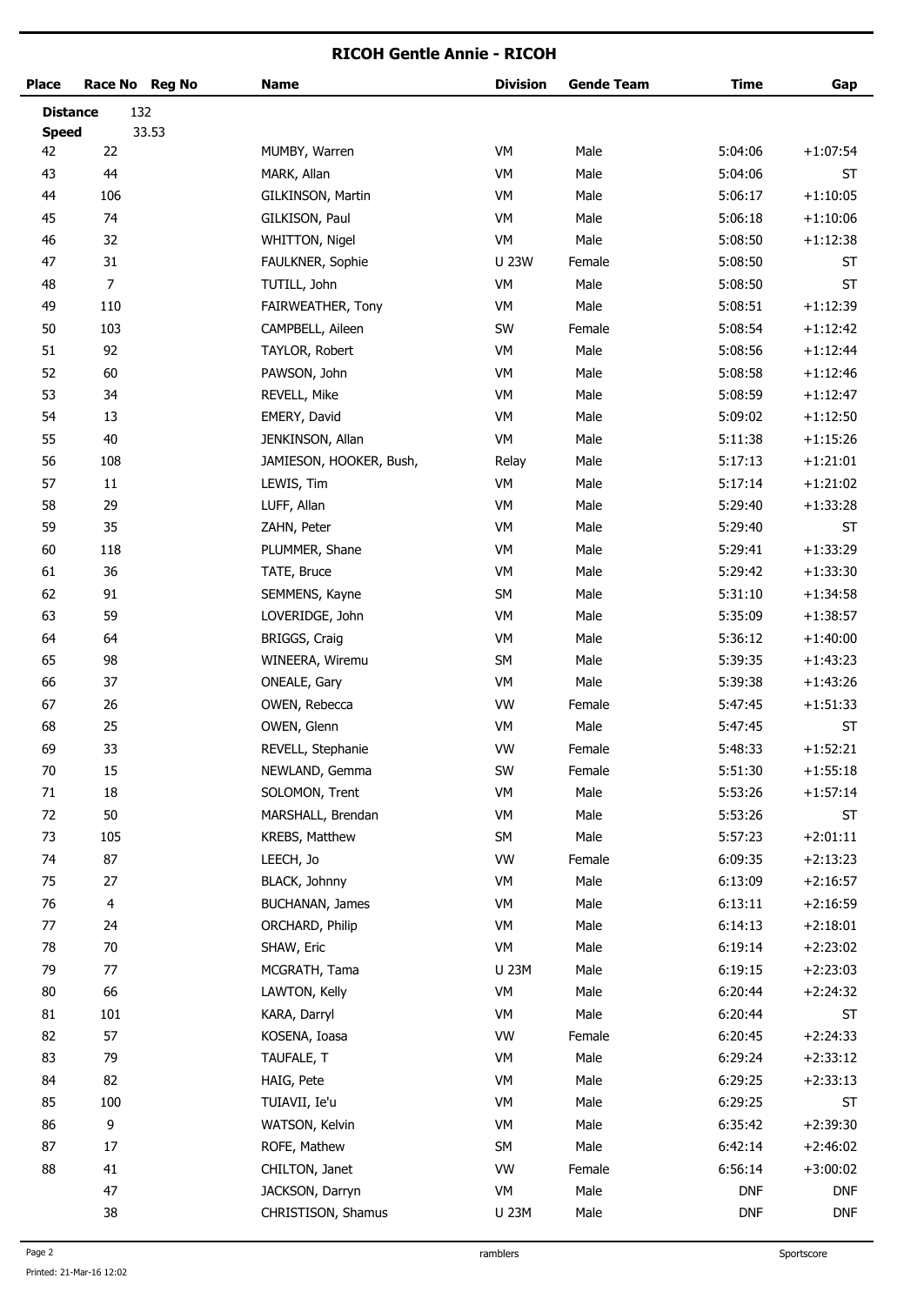### **RICOH Gentle Annie - RICOH**

| Race No Reg No<br><b>Place</b>                          | <b>Name</b>          | <b>Division</b> | <b>Gende Team</b>             | <b>Time</b> | Gap        |
|---------------------------------------------------------|----------------------|-----------------|-------------------------------|-------------|------------|
| 132<br><b>Distance</b>                                  |                      |                 |                               |             |            |
| 33.53<br><b>Speed</b>                                   |                      |                 |                               |             |            |
| 51                                                      | BECKER, Immanuel     | <b>U 23M</b>    | Male                          | <b>DNF</b>  | <b>DNF</b> |
| $\overline{2}$                                          | WEST, Alex           | U 23M           | Male                          | <b>DNF</b>  | <b>DNF</b> |
| 6                                                       | <b>BURGESS, Greg</b> | VM              | Male                          | <b>DNF</b>  | <b>DNF</b> |
| 19                                                      | KERWIN, Nat          | SW              | Female                        | <b>DNF</b>  | <b>DNF</b> |
| 49                                                      | BEGGS, Kyle          | VM              | Male                          | <b>DNF</b>  | <b>DNF</b> |
| 88                                                      | HAGGERTY, Joshua     | U 23M           | Male                          | <b>DNF</b>  | <b>DNF</b> |
| 83                                                      | SHERLOCK, Liam       | <b>U 23M</b>    | Male                          | <b>DNF</b>  | <b>DNF</b> |
| 99                                                      | SHERLOCK, Mark       | <b>VM</b>       | Male                          | <b>DNF</b>  | <b>DNF</b> |
| $\mathbf{1}$                                            | KINGHORN, Mitchell   | U 23M           | Male                          | <b>DNS</b>  | <b>DNS</b> |
| 16                                                      | MCCALLUM, Kirsty     | SW              | Female                        | <b>DNS</b>  | <b>DNS</b> |
| 3                                                       | EARNSHAW, Ben        | SM              | Male                          | <b>DNS</b>  | <b>DNS</b> |
| 8                                                       | TUTILL, Jack         | U 23M           | Male                          | <b>DNS</b>  | <b>DNS</b> |
| 20                                                      | REYNOLDS, Heath      | VM              | Male                          | <b>DNS</b>  | <b>DNS</b> |
| 21                                                      | VENNELL, Jeremy      | VM              | Male                          | <b>DNS</b>  | <b>DNS</b> |
| 14                                                      | GEARY, Ian           | VM              | Male                          | <b>DNS</b>  | <b>DNS</b> |
| 76                                                      | CHADWICK, Georgie    | SW              | Female                        | <b>DNS</b>  | <b>DNS</b> |
| 69                                                      | ROBERTS, George      | <b>U 23M</b>    | Male                          | <b>DNS</b>  | <b>DNS</b> |
| 80                                                      | SOWRY, Jack          | U 23M           | Male                          | <b>DNS</b>  | <b>DNS</b> |
| 90                                                      | LOPEZ-LOZANO, Carlos | U 23M           | Male                          | DQ          | DQ         |
| <b>Number of Starters</b><br><b>Number of Finishers</b> | 99<br>88             |                 | <b>Riders Abandoning Race</b> | 11          |            |

### **RICOH Gentle Annie B - RICOH**

| <b>Place</b> |                 | Race No Reg No             | <b>Name</b>            | <b>Division</b> | <b>Gende Team</b>             | <b>Time</b> | Gap        |
|--------------|-----------------|----------------------------|------------------------|-----------------|-------------------------------|-------------|------------|
|              | <b>Distance</b> | 132                        |                        |                 |                               |             |            |
| <b>Speed</b> |                 | 158.45                     |                        |                 |                               |             |            |
| 100          | 61              |                            | THOMAS, Stephen        | VM              | Male                          | 49:59       | 49:59      |
| 101          | 23              |                            | MCKAY, Noel            | VM              | Male                          | 7:05:04     | $+6:15:05$ |
| 102          | 54              |                            | O'SULLIVAN, A.E.(Mike) | VM              | Male                          | 7:38:41     | $+6:48:42$ |
|              | 54              |                            | O'SULLIVAN, A.E.(Mike) | VM              | Male                          | <b>DNF</b>  | <b>DNF</b> |
|              | 72              |                            | MERCER, Neville        | VM              | Male                          | <b>DNS</b>  | <b>DNS</b> |
|              |                 | <b>Number of Starters</b>  | 103                    |                 | <b>Riders Abandoning Race</b> | 12          |            |
|              |                 | <b>Number of Finishers</b> | 91                     |                 |                               |             |            |

Rider #90 got disqualified for feeding outside designated zone.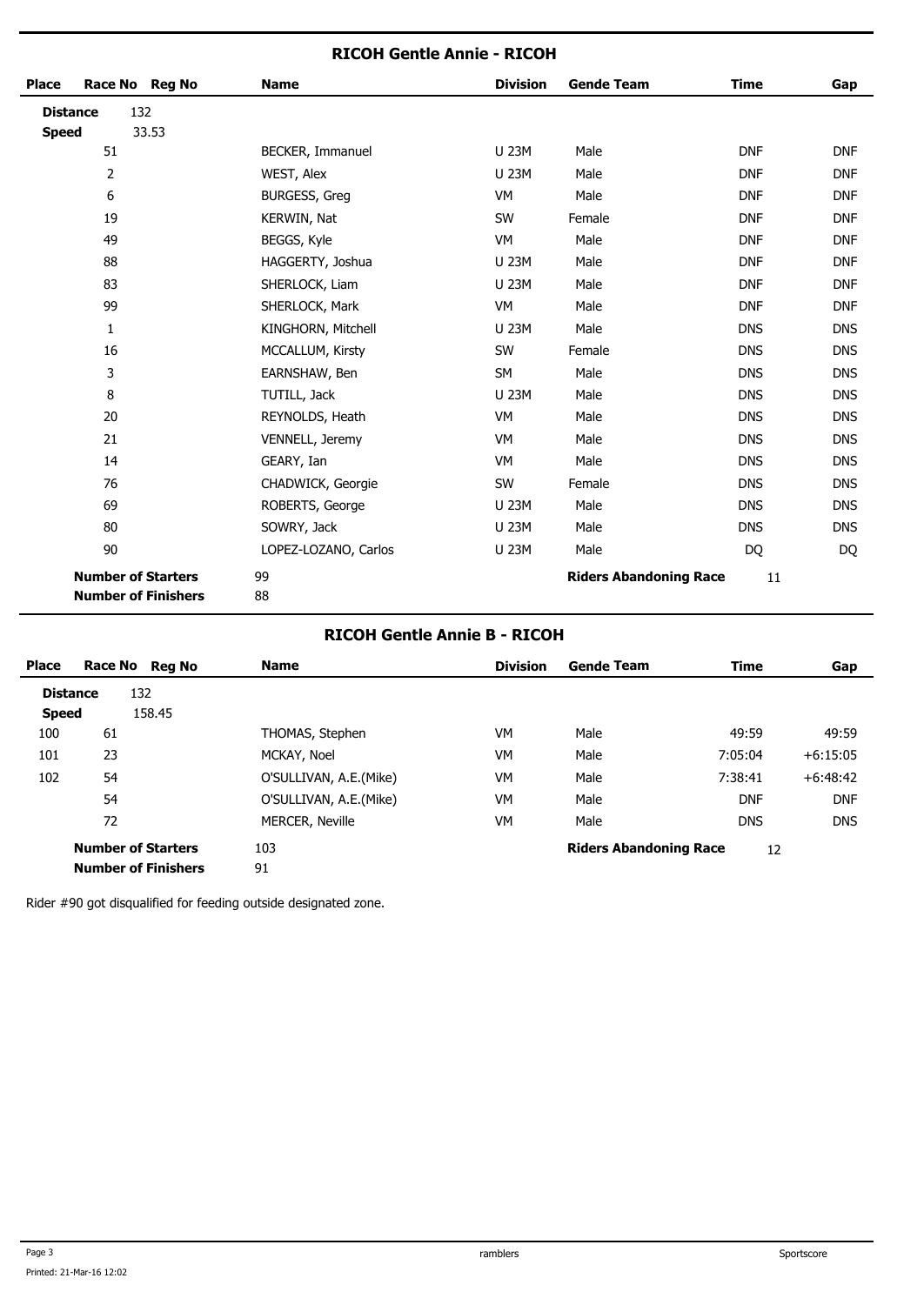$\overline{a}$ 

# **RICOH Gentle Annie**

RICOH

**Omahu School . 19 Mar 2016**

#### **Results**

|                |                            |               | <b>RICOH Gentle Annie - RICOH</b> |                               |             |            |
|----------------|----------------------------|---------------|-----------------------------------|-------------------------------|-------------|------------|
| <b>Place</b>   | <b>Race No</b>             | <b>Reg No</b> | <b>Name</b>                       | Gender                        | <b>Time</b> | Gap        |
|                | <b>U 23W</b>               |               |                                   |                               |             |            |
|                | <b>Distance</b>            | 132           |                                   |                               |             |            |
|                | <b>Speed</b>               | 28.70         |                                   |                               |             |            |
| 1              | 71                         |               | JAMIESON, Amanda                  | Female                        | 4:35:58     | 4:35:58    |
| $\overline{2}$ | 31                         |               | FAULKNER, Sophie                  | Female                        | 5:08:50     | $+32:52$   |
|                | <b>Number of Starters</b>  |               | $\overline{2}$                    | <b>Riders Abandoning Race</b> | $\pmb{0}$   |            |
|                | <b>Number of Finishers</b> |               | $\overline{2}$                    |                               |             |            |
|                | <b>U 23M</b>               |               |                                   |                               |             |            |
|                | <b>Distance</b>            | 132           |                                   |                               |             |            |
|                | <b>Speed</b>               | 33.53         |                                   |                               |             |            |
| 1              | 63                         |               | GOUGH, Regan                      | Male                          | 3:56:12     | 3:56:12    |
| 2              | 78                         |               | DOBBS, Sam                        | Male                          | 3:56:16     | $+00:04$   |
| 3              | 113                        |               | GRIFFIN, Logan                    | Male                          | 4:02:12     | $+06:00$   |
| 4              | 89                         |               | SUNDE, Blake                      | Male                          | 4:10:28     | $+14:16$   |
| 5              | 93                         |               | CARRUTHERS, Jack                  | Male                          | 4:17:28     | $+21:16$   |
| 6              | 95                         |               | STANDRILL, Calvin                 | Male                          | 4:17:29     | $+21:17$   |
| 7              | 96                         |               | GROUBE, Carne                     | Male                          | 4:21:41     | $+25:29$   |
| 8              | 52                         |               | WEBB-SMITH, Matt                  | Male                          | 4:24:37     | $+28:25$   |
| 9              | 30                         |               | ATKINS, Joe                       | Male                          | 4:24:37     | <b>ST</b>  |
| 10             | 104                        |               | DENHOLM, James                    | Male                          | 4:31:37     | $+35:25$   |
| 11             | 65                         |               | MCKENZIE, Andrew                  | Male                          | 4:36:00     | $+39:48$   |
| 12             | 10                         |               | LEWIS, Jordan                     | Male                          | 5:03:56     | $+1:07:44$ |
| 13             | 77                         |               | MCGRATH, Tama                     | Male                          | 6:19:15     | $+2:23:03$ |
|                | 88                         |               | HAGGERTY, Joshua                  | Male                          | <b>DNF</b>  | <b>DNF</b> |
|                | 83                         |               | SHERLOCK, Liam                    | Male                          | <b>DNF</b>  | <b>DNF</b> |
|                | 90                         |               | LOPEZ-LOZANO, Carlos              | Male                          | DQ          | DQ         |
|                | 38                         |               | CHRISTISON, Shamus                | Male                          | <b>DNF</b>  | <b>DNF</b> |
|                | 51                         |               | BECKER, Immanuel                  | Male                          | <b>DNF</b>  | <b>DNF</b> |
|                | $\overline{2}$             |               | WEST, Alex                        | Male                          | <b>DNF</b>  | <b>DNF</b> |
|                | $\mathbf 1$                |               | KINGHORN, Mitchell                | Male                          | <b>DNS</b>  | <b>DNS</b> |
|                | 8                          |               | TUTILL, Jack                      | Male                          | <b>DNS</b>  | <b>DNS</b> |
|                | 69                         |               | ROBERTS, George                   | Male                          | <b>DNS</b>  | <b>DNS</b> |
|                | 80                         |               | SOWRY, Jack                       | Male                          | <b>DNS</b>  | <b>DNS</b> |
|                | <b>Number of Starters</b>  |               | 19                                | <b>Riders Abandoning Race</b> | 6           |            |
|                | <b>Number of Finishers</b> |               | 13                                |                               |             |            |
|                | <b>SM</b>                  |               |                                   |                               |             |            |
|                | <b>Distance</b>            | 132           |                                   |                               |             |            |
|                | <b>Speed</b>               | 33.53         |                                   |                               |             |            |
| 1              | 112                        |               | WILLS, Ryan                       | Male                          | 3:56:14     | 3:56:14    |
| 2              | 109                        |               | MCDERMOTT, Luke                   | Male                          | 3:59:16     | $+03:02$   |
| 3              | 84                         |               | BARRY, Ben                        | Male                          | 4:10:19     | $+14:05$   |
| 4              | 28                         |               | MCDONALD, Scott                   | Male                          | 4:18:51     | $+22:37$   |
| 5              | 75                         |               | CLAREBURT, Hamish                 | Male                          | 4:31:38     | $+35:24$   |
| 6              | $91\,$                     |               | SEMMENS, Kayne                    | Male                          | 5:31:10     | $+1:34:56$ |
| 7              | 98                         |               | WINEERA, Wiremu                   | Male                          | 5:39:35     | $+1:43:21$ |
| 8              | 105                        |               | KREBS, Matthew                    | Male                          | 5:57:23     | $+2:01:09$ |
| 9              | $17\,$                     |               | ROFE, Mathew                      | Male                          | 6:42:14     | $+2:46:00$ |

3 BARNSHAW, Ben Male Male DNS DNS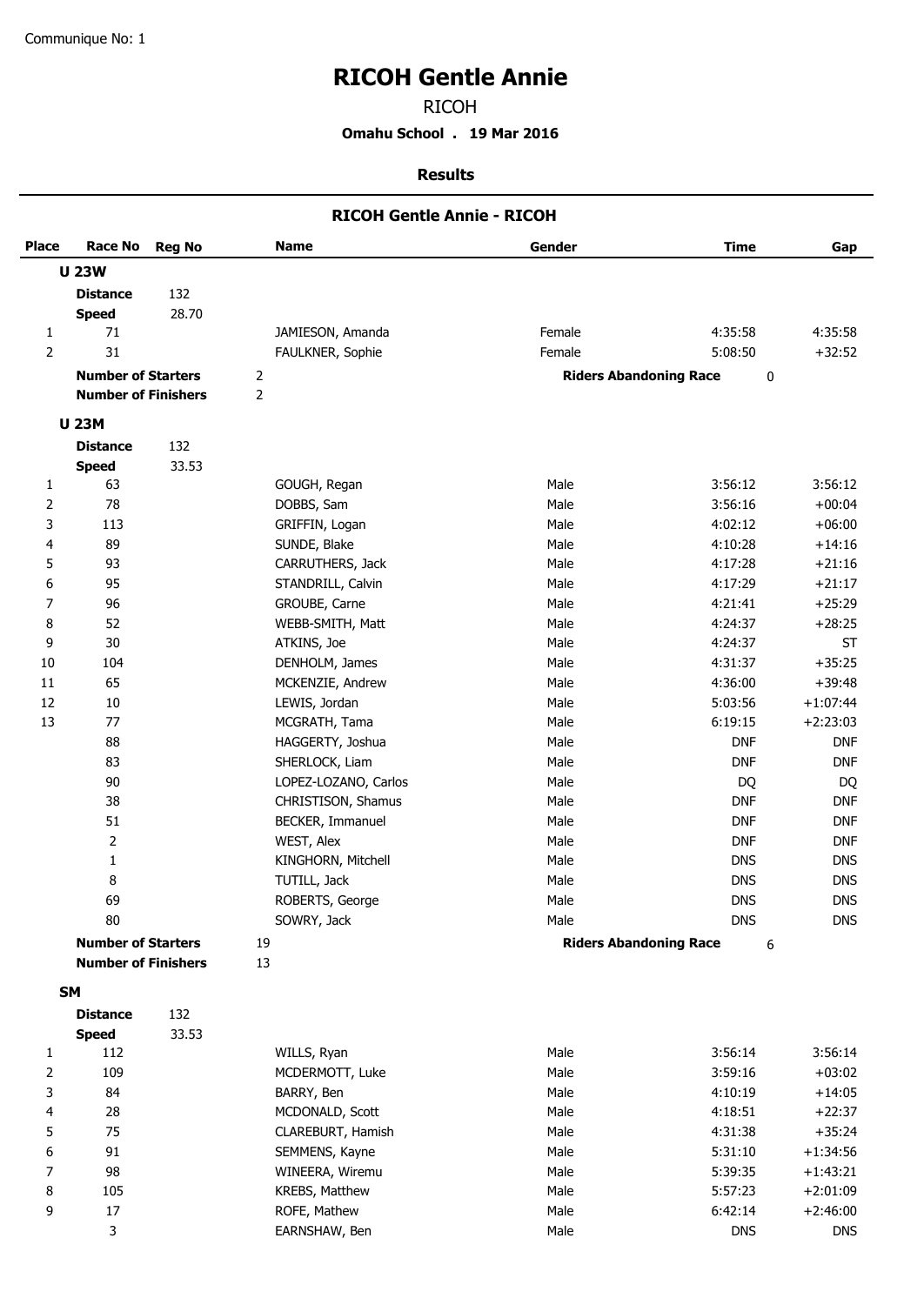|                | <b>Number of Starters</b>  |       | 9                   | <b>Riders Abandoning Race</b> | 0            |            |
|----------------|----------------------------|-------|---------------------|-------------------------------|--------------|------------|
|                | <b>Number of Finishers</b> |       | 9                   |                               |              |            |
|                |                            |       |                     |                               |              |            |
|                | <b>SW</b>                  |       |                     |                               |              |            |
|                | <b>Distance</b>            | 132   |                     |                               |              |            |
|                | <b>Speed</b>               | 31.61 |                     |                               |              |            |
| 1              | 56                         |       | WATKINSON, Amelia   | Female                        | 4:10:33      | 4:10:33    |
| $\overline{2}$ | 103                        |       | CAMPBELL, Aileen    | Female                        | 5:08:54      | $+58:21$   |
| 3              | 15                         |       | NEWLAND, Gemma      | Female                        | 5:51:30      | $+1:40:57$ |
|                | 19                         |       | KERWIN, Nat         | Female                        | <b>DNF</b>   | <b>DNF</b> |
|                | 16                         |       | MCCALLUM, Kirsty    | Female                        | <b>DNS</b>   | <b>DNS</b> |
|                | 76                         |       | CHADWICK, Georgie   | Female                        | <b>DNS</b>   | <b>DNS</b> |
|                | <b>Number of Starters</b>  |       | 4                   | <b>Riders Abandoning Race</b> | $\mathbf{1}$ |            |
|                | <b>Number of Finishers</b> |       | 3                   |                               |              |            |
|                |                            |       |                     |                               |              |            |
|                | <b>VM</b>                  |       |                     |                               |              |            |
|                | <b>Distance</b>            | 132   |                     |                               |              |            |
|                | <b>Speed</b>               | 30.90 |                     |                               |              |            |
| 1              | 94                         |       | JONES, Michael      | Male                          | 4:16:19      | 4:16:19    |
| 2              | 12                         |       | ANNAND, Mike        | Male                          | 4:17:27      | $+01:08$   |
| 3              | 55                         |       | VESTY, Brendon      | Male                          | 4:17:27      | <b>ST</b>  |
| 4              | 68                         |       | SHARP, Fraser       | Male                          | 4:18:34      | $+02:15$   |
| 5              | 85                         |       | MUDGWAY, John       | Male                          | 4:32:18      | $+15:59$   |
| 6              | 45                         |       | STRACHAN, Darryl    | Male                          | 4:32:44      | $+16:25$   |
| 7              | 73                         |       | KIRK, Glenn         | Male                          | 4:32:53      | $+16:34$   |
|                | 42                         |       |                     | Male                          | 4:35:58      | $+19:39$   |
| 8              |                            |       | CARTER, Mark        |                               |              |            |
| 9              | 58                         |       | VERSCHAFFELT, Luke  | Male                          | 4:35:58      | <b>ST</b>  |
| 10             | 5                          |       | LEVAGGI, Tony       | Male                          | 4:35:59      | $+19:40$   |
| 11             | 53                         |       | CAMPBELL, Jamie     | Male                          | 4:35:59      | <b>ST</b>  |
| 12             | 39                         |       | HANDCOCK, Peter     | Male                          | 4:44:06      | $+27:47$   |
| 13             | 119                        |       | FINLAY, David       | Male                          | 4:44:06      | <b>ST</b>  |
| 14             | 46                         |       | ZINK, Thomas        | Male                          | 4:44:06      | <b>ST</b>  |
| 15             | 62                         |       | NEAL, Jonathan      | Male                          | 4:44:06      | <b>ST</b>  |
| 16             | 97                         |       | CAMPBELL, Andrew    | Male                          | 4:47:27      | $+31:08$   |
| 17             | 107                        |       | <b>BANKS, Chris</b> | Male                          | 4:47:51      | $+31:32$   |
| 18             | 81                         |       | ALLEN, Malcolm      | Male                          | 4:47:51      | <b>ST</b>  |
| 19             | 48                         |       | JARVIS, Chris       | Male                          | 4:48:00      | $+31:41$   |
| $20\,$         | 102                        |       | <b>BIRCH, Kel</b>   | Male                          | 4:53:29      | $+37:10$   |
| 21             | 111                        |       | WALLACE, Duncan     | Male                          | 4:53:29      | ST         |
| 22             | 22                         |       | MUMBY, Warren       | Male                          | 5:04:06      | $+47:47$   |
| 23             | 44                         |       | MARK, Allan         | Male                          | 5:04:06      | ST         |
| 24             | 106                        |       | GILKINSON, Martin   | Male                          | 5:06:17      | $+49:58$   |
| 25             | 74                         |       | GILKISON, Paul      | Male                          | 5:06:18      | $+49:59$   |
| 26             | 32                         |       | WHITTON, Nigel      | Male                          | 5:08:50      | $+52:31$   |
| 27             | $\overline{7}$             |       | TUTILL, John        | Male                          | 5:08:50      | ST         |
|                |                            |       |                     |                               |              |            |
| 28             | 110                        |       | FAIRWEATHER, Tony   | Male                          | 5:08:51      | $+52:32$   |
| 29             | 92                         |       | TAYLOR, Robert      | Male                          | 5:08:56      | $+52:37$   |
| 30             | 60                         |       | PAWSON, John        | Male                          | 5:08:58      | $+52:39$   |
| 31             | 34                         |       | REVELL, Mike        | Male                          | 5:08:59      | $+52:40$   |
| 32             | 13                         |       | EMERY, David        | Male                          | 5:09:02      | $+52:43$   |
| 33             | $40\,$                     |       | JENKINSON, Allan    | Male                          | 5:11:38      | $+55:19$   |
| 34             | $11\,$                     |       | LEWIS, Tim          | Male                          | 5:17:14      | $+1:00:55$ |
| 35             | 29                         |       | LUFF, Allan         | Male                          | 5:29:40      | $+1:13:21$ |
| 36             | 35                         |       | ZAHN, Peter         | Male                          | 5:29:40      | ST         |
| 37             | 118                        |       | PLUMMER, Shane      | Male                          | 5:29:41      | $+1:13:22$ |
| 38             | 36                         |       | TATE, Bruce         | Male                          | 5:29:42      | $+1:13:23$ |
| 39             | 59                         |       | LOVERIDGE, John     | Male                          | 5:35:09      | $+1:18:50$ |
| 40             | 64                         |       | BRIGGS, Craig       | Male                          | 5:36:12      | $+1:19:53$ |
| 41             | 37                         |       | ONEALE, Gary        | Male                          | 5:39:38      | $+1:23:19$ |
| 42             | 25                         |       | OWEN, Glenn         | Male                          | 5:47:45      | $+1:31:26$ |
| 43             | 18                         |       | SOLOMON, Trent      | Male                          | 5:53:26      | $+1:37:07$ |
| 44             | 50                         |       | MARSHALL, Brendan   | Male                          | 5:53:26      | ST         |
| 45             | 27                         |       | BLACK, Johnny       | Male                          | 6:13:09      | $+1:56:50$ |
|                |                            |       | BUCHANAN, James     |                               |              |            |
| 46             | 4                          |       |                     | Male                          | 6:13:11      | $+1:56:52$ |
| 47             | 24                         |       | ORCHARD, Philip     | Male                          | 6:14:13      | $+1:57:54$ |